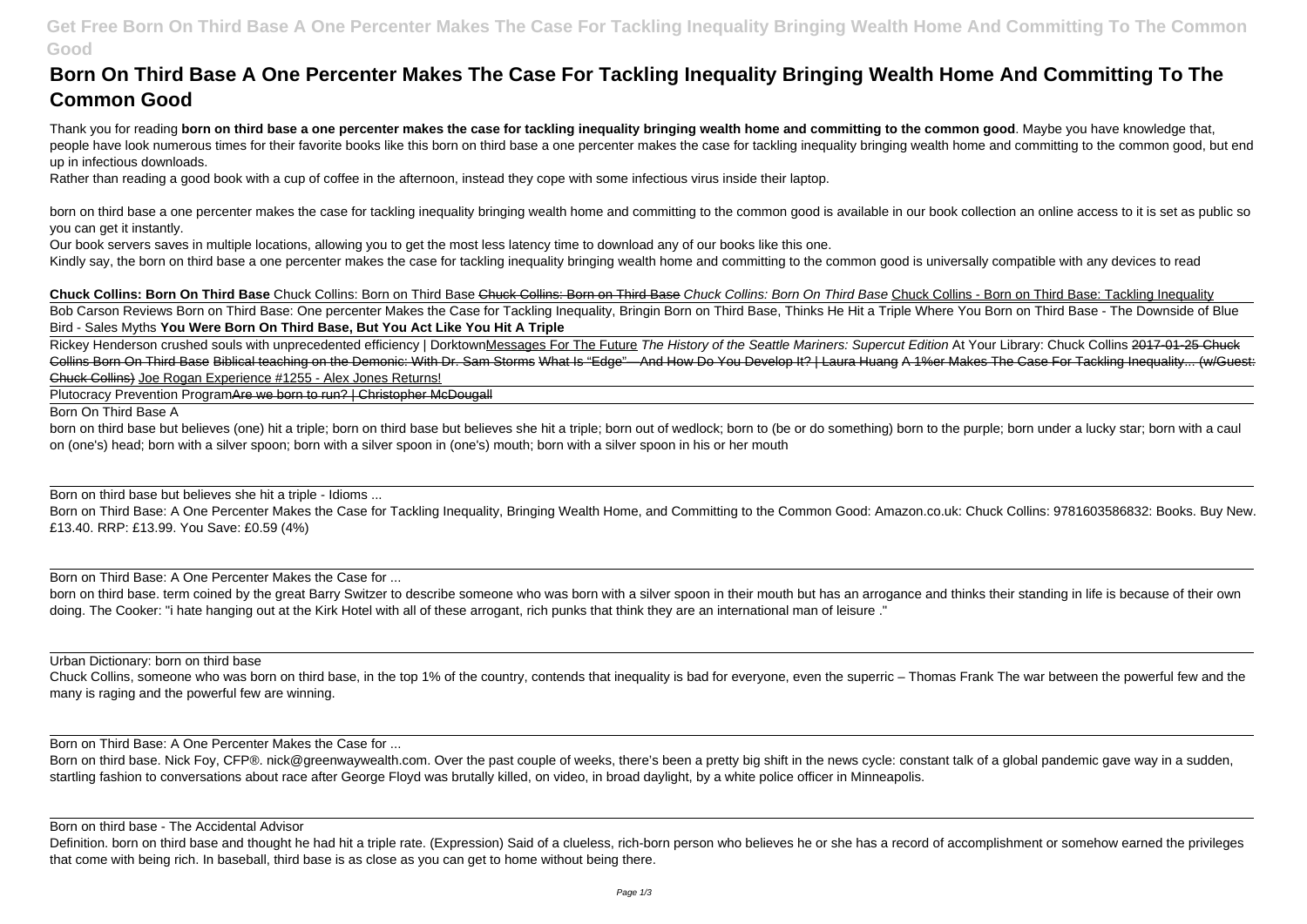**Get Free Born On Third Base A One Percenter Makes The Case For Tackling Inequality Bringing Wealth Home And Committing To The Common Good**

What does the term 'born on third base and thought he hit ...

Chuck Collins talked about his book, [Born on Third Base: A One Percenter Makes the Case for Tackling Inequality, Bringing Wealth Home, and Committing to the Common Good], about inequality in the ...

Quotes. The quote "Some people are born on third base and go through life thinking they hit a triple," is often attributed to Switzer but, in fact, appeared in print five years before the interview in which he is known to have said it. Ralph Keyes, author of The Quote Verifier: Who Said What, Where, and When, attributes the quote to to an unknown author following an investigation in his book.

### [Born on Third Base] | C-SPAN.org

Barry Switzer - Wikiquote

"A call to action for America's wealthy and a warning shot across the bows of their yachts if they fail to act, Born on Third Base offers a clear and compelling case for why the privileged and powerful must act to reverse widening inequality of income, wealth, and political power in America."--Robert B. Reich, former US Secretary of Labor; author of Saving Capitalism

Born on Third Base: A One Percenter Makes the Case for ...

for people who are born on third base. Fortunate ones, who thought they'd hit a triple whose actual efforts never made a ripple. Got in the right schools, joined the best clubs, Mommy and Daddy cushioned all their flubs. In their lives there was little pain, on their parade, it never does rain. So unaware of their illusion,

A December 1986 Chicago Tribune article opens with a quote from Switzer: "Some people are born on third base and go through life thinking they hit a triple." The article profiled the rags-to-riches Coach who related better to scrappy players who grew up poor, like him, than to the rich.

Who first said "Born on third, thinks he got a triple ...

Born on Third Base People Born on Third Base inherited substantial wealth in excess of \$50 million or a large and prosperous company and grew this initial fortune into membership in the Forbes 400. Kenneth Feld (\$650 million) inherited Ringling Brothers Circus in 1982 when it was worth tens of millions.

Born on Third Base: A One Percenter Makes the Case for Tackling Inequality, Bringing Wealth Home, and Committing to the Common Good - Kindle edition by Collins, Chuck, Pearl, Morris, Politics & Social Sciences Kindle eBooks @ Amazon.com.

"A call to action for America's wealthy and a warning shot across the bows of their yachts if they fail to act, Born on Third Base offers a clear and compelling case for why the privileged and powerful must act to reverse widening inequality of income, wealth, and political power in America."--Robert B. Reich, former US Secretary of Labor; author of Saving Capitalism

Born on Third Base by Chuck Collins | Chelsea Green Publishing

"Some people are born on third base and go through life thinking they hit a triple." A colleague shared this sentiment with a slightly different phrasing: "I didn't hit a home run. I was born on third base." I run into many business owners who forget that by them being here, in this country, they were born on third base.

Born on Third Base | Executive Leader Coach ...

Born On Third Base Poem by Greg Gaul - Poem Hunter

BORN ON THIRD BASE: Sources of Wealth of 1997 Forbes 400 ...

Born on Third Base: A One Percenter Makes the Case for ...

That night I talked about being born on third base. Some of you have heard the comment 'He was born on third base and thinks he hit a triple". It is not a compliment. Some in the room refused to believe they hadn't done it all themselves.